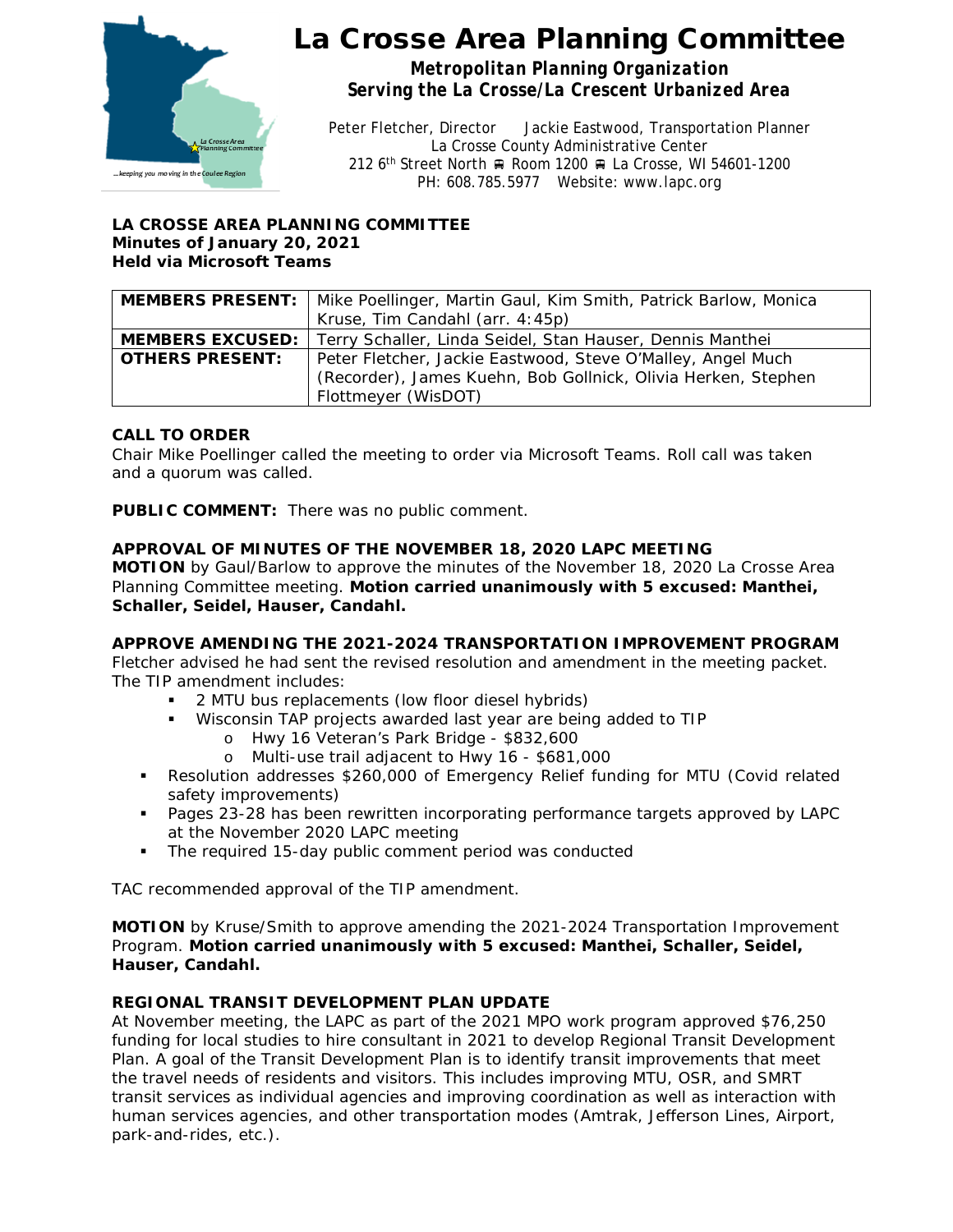

*Metropolitan Planning Organization Serving the La Crosse/La Crescent Urbanized Area*

Peter Fletcher, Director Jackie Eastwood, Transportation Planner La Crosse County Administrative Center 212 6<sup>th</sup> Street North A Room 1200 A La Crosse, WI 54601-1200 PH: 608.785.5977 Website: www.lapc.org

After working with

the County Finance Dept on the Request for Proposal, project bidding & procurement, and RFP was developed and put out for bid in mid-December. One qualified bid was received by SRF Consulting Group that was within the budget.

MPO staff along with representation from MTU, SMRT, and OSR reviewed the proposal and met with the consultant and are moving ahead with finalizing project details. The project will start in February and should be completed by the end of the year. The consultant will give a presentation of the project to the LAPC at the May meeting and by that time will have background information, market analysis information, and initial public input will have been received.

Questions from the committee were answered by Fletcher.

### **UPDATE ON STATUS OF THE COULEE REGION TRANSPORTATION STUDY – WI DEPT**

Fletcher explained that LAPC had updated its Metropolitan Transportation Plan last fall and within the long-range transportation plan there are numerous action items to be accomplished beginning in 2021. One of those action strategies was to facilitate discussions between WisDOT and the LAPC Policy Board to move the Coulee Region Transportation Study (CRTS) forward such that it can inform future efforts in TIP projects 243-06-012 and 243-06-013.

Fletcher advised that since the CRTS went through its planning process in 2014-2015 no final report has been presented. Based on past minutes a draft final report was forwarded to FHWA for their review in 2016 but no further action has taken place and no final report was released.

Steve Flottmeyer, WisDOT, followed with a PowerPoint presentation which provided some background on the Coulee Region Transportation Study (CRTS) and updated LAPC on the status of the study. Flottmeyer's presentation included some of the following: Summary of past plans/studies:

- General Plan for La Crosse Area -1970
- La Crosse Area Transportation Plan 1977
- $\blacksquare$  I90 Gillette Street 1980s
- La Crosse River Valley Study -1997
- **N/S Corridor Study -1998**
- Coulee Connection 2007
- Coulee Region Transportation Study (Planning & Environmental Linkages)– 2015
- La Crosse MPO Plans

Flottmeyer provided a brief history of the North-South Corridor and CRTS studies before going over strategies to move forward which were the following:

- H+A1: 6 Lane WIS 16 from I90 to La Crosse Street with 4 Lane on La Crosse Street.
- H+F1: Extend US 53 south, connect to WIS 35 at St. Cloud Street.
- H+F3: Extend US 53 south, use Gillette Street to connect to WIS 35 and US 53 (railroad corridor)
- H+F4: Extend US 53 south, cross WIS 35, continue south to US 14.
- H+F5: Extend US 53 south, connect to WIS 35 at Monitor Street, continue to Rose Street.
- H+E2+F5: New road from 190 to Downtown La Crosse French Island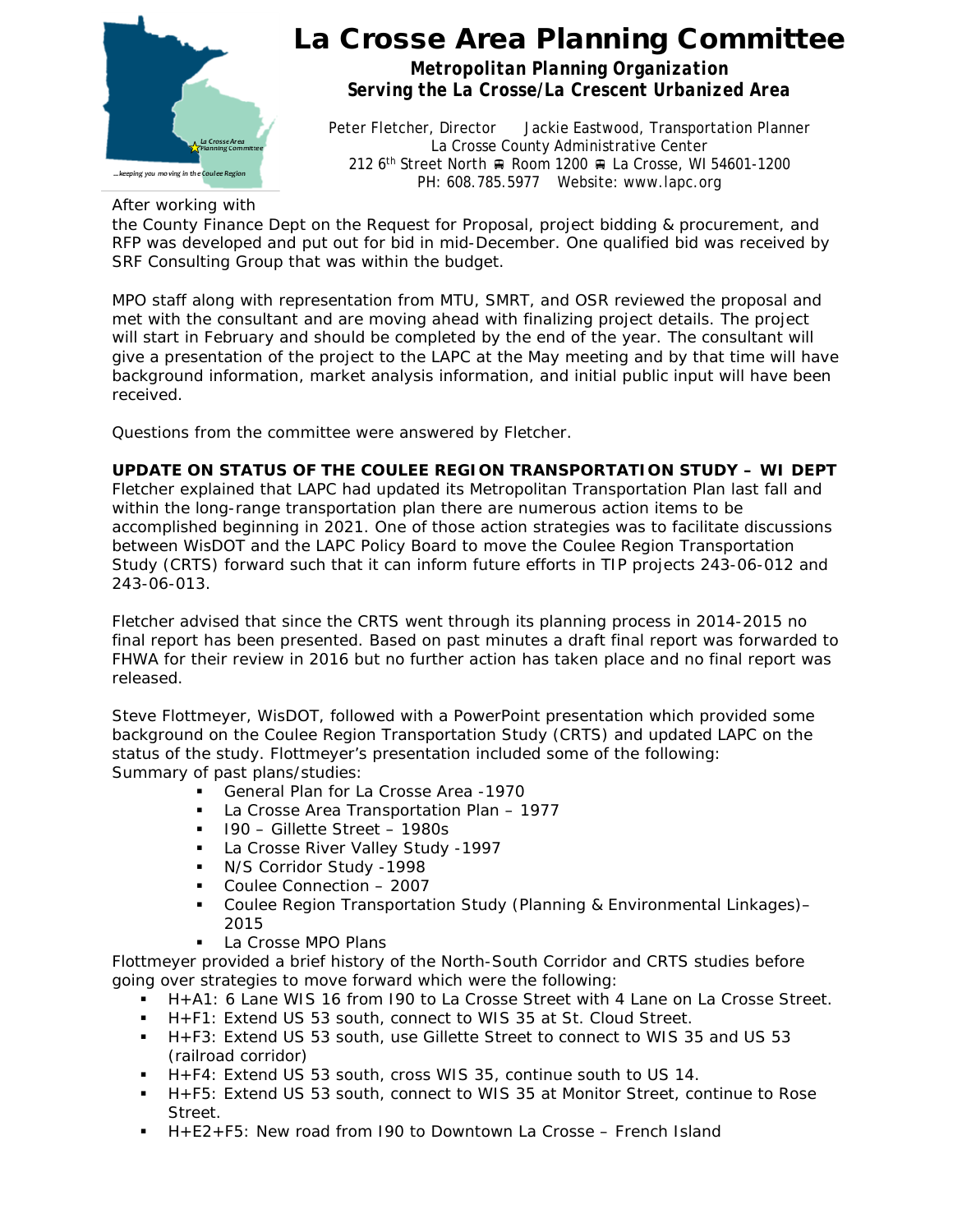

*Metropolitan Planning Organization Serving the La Crosse/La Crescent Urbanized Area*

Peter Fletcher, Director Jackie Eastwood, Transportation Planner La Crosse County Administrative Center 212 6<sup>th</sup> Street North A Room 1200 A La Crosse, WI 54601-1200 PH: 608.785.5977 Website: www.lapc.org

Flottmeyer then provided additional details regarding Strategy H which were as follows:

- TDM (Travel Demand Management) Park and Ride; Support flex hours; Promote rideshare
- **Policy and Legislation Support parking management strategies; complete streets,** intergovernmental cooperation
- Bike and Pedestrian Bike lanes/separated bike lanes; sidewalk/multi-use paths; Enhanced crossings at logical locations; dedicated bike lanes
- Transit Express bus service; Support Regional Transit Authority; Bus priority signals
- TSMO (Transportation System Management, Operations and Technology Upgraded signals; Increased traveler information
- **IMPROVE EXISTING ROAD Replace pavement; add bike lanes/sidewalks; Intersection** improvements; Add turn lanes

Flottmeyer followed with "next steps moving forward" which is the Traffic Operational and Safety Analysis advising WisDOT doesn't have immediate plans for a major highway project in the La Crosse Region. Although plans to reconstruct the US 53 corridor have been discussed in the past, there are no projects currently planned for the region.

WisDOT is currently conducting a safety and operations study of all north-south corridors, looking at congestion and crash rate data to help address safety concerns there. That study is vital to keeping the US 53 corridor safe, regardless of whether a major project is ever constructed. The results of the study will help determine whether the dept. will continue with previous environmental evaluations or move forward with individual improvements. That study involves the following:

- Gathering traffic volume data throughout the corridor using city provided 2019 turning movement counts; 2017 average annual daily traffic (AADT) and collect other turning movements not included in city data. New data to be adjusted based on historical traffic data resources and to be verified with future counting.
- Summary of existing roadways and bridges; updated crash information; analysis methodology and identify potential factors for observed safety and operational concerns.
- Analyzing the crash history of project roadways and intersections to determine where safety problems have been occurring.
- Analyzing the capacity of existing project roadways and intersections to determine the level of service (LOS) of the corridor. The operational analysis will include the existing conditions (2017 & 2019) and the design year (2050).
- The project will analyze future operations, safety concerns and other impacts to the local transportation system.
- No public involvement anticipated as part of this study. Public involvement would be in the next stage.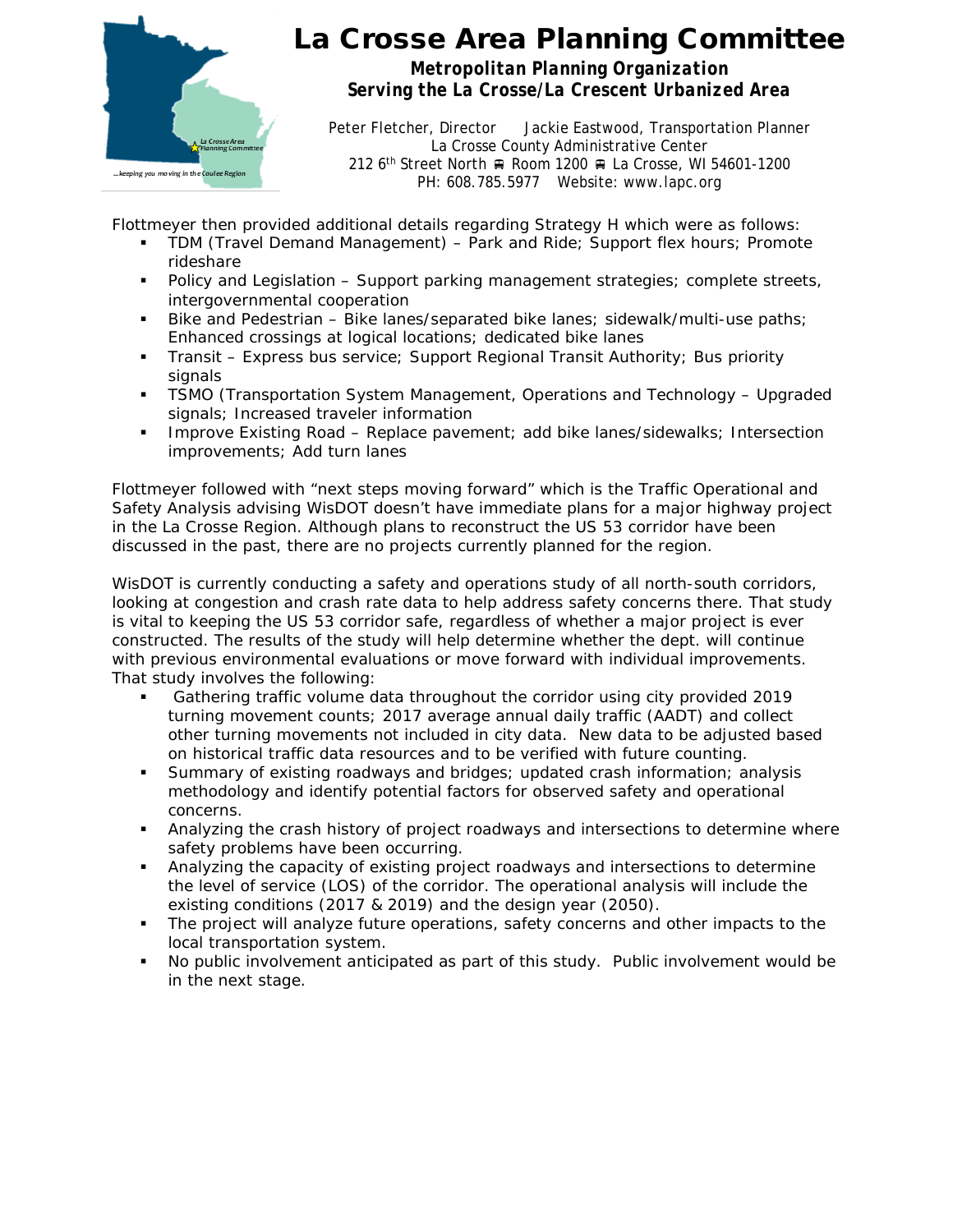

*Metropolitan Planning Organization Serving the La Crosse/La Crescent Urbanized Area*

Peter Fletcher, Director Jackie Eastwood, Transportation Planner La Crosse County Administrative Center 212 6<sup>th</sup> Street North A Room 1200 A La Crosse, WI 54601-1200 PH: 608.785.5977 Website: www.lapc.org

The final slide showed the following timeline:

- **Traffic Data Collection Plan September 1, 2020**
- **Traffic Data Collection October 15, 2020**
- **Existing Conditions Memo February 1, 2021**
- No-Build Conditions Memo April 1, 2021
- **Traffic Data Verification Collection May 1, 2021**
- Amend Memos June 1, 2021
- **Draft Safety & Operations Report December 1, 2021**
- **Final Safety & Operations Report July 1, 2022**

Fletched advised that in November 2020 the City of La Crosse passed a resolution and forwarded it to the WisDOT "Transportation Projects Commission" requesting "the Wisconsin Department of Transportation's Transportation Projects Commission remove the currently enumerated U.S. Highway 53 corridor alternative 5B-1 of 1997 from the state's list of major highway projects". The resolution also referenced the six build strategies in the CRTS. Via a letter, the WisDOT Transportation Project Commission said the enumerated US Hwy 53 major project and resolution will be taken into consideration at a future meeting of the TPC.

Some committee members commented. Questions from the committee were answered by Flottmeyer.

### **FIRE/EMS STUDY**

O'Malley gave an update on the Fire/EMS Study advising the study was completed and will be presented to LAPC at the March meeting. After getting feedback and direction from the LAPC, this will also be presented to County Board the same month in order to get input from elected officials.

### **DIRECTORS REPORT**

Peter Fletcher gave his Director's Report:

- Working with County IT updating the website and launching the new site by the end of this month
- Future meetings in-person/Teams hybrid was discussed. Committee consensus was that the next meeting should be virtual and to revisit this then.
- Town of Holland Board approved becoming a dues paying member; will formally announce at next meeting
	- o In future meetings, bylaws and various agreements will have to be updated

### **OTHER BUSINESS** - none noted.

### **FUTURE AGENDA ITEMS**

- Fire/EMS Study consultant presentation
- 2021-2024 TIP Amendment

### **NEXT MEETING DATE: March 17, 2021**

#### **ADJOURN**

**MOTION** by Gaul/Barlow to adjourn the meeting at 5:29 p.m. **Motion carried unanimously with 4 excused: Schaller, Seidel, Hauser, Manthai.**